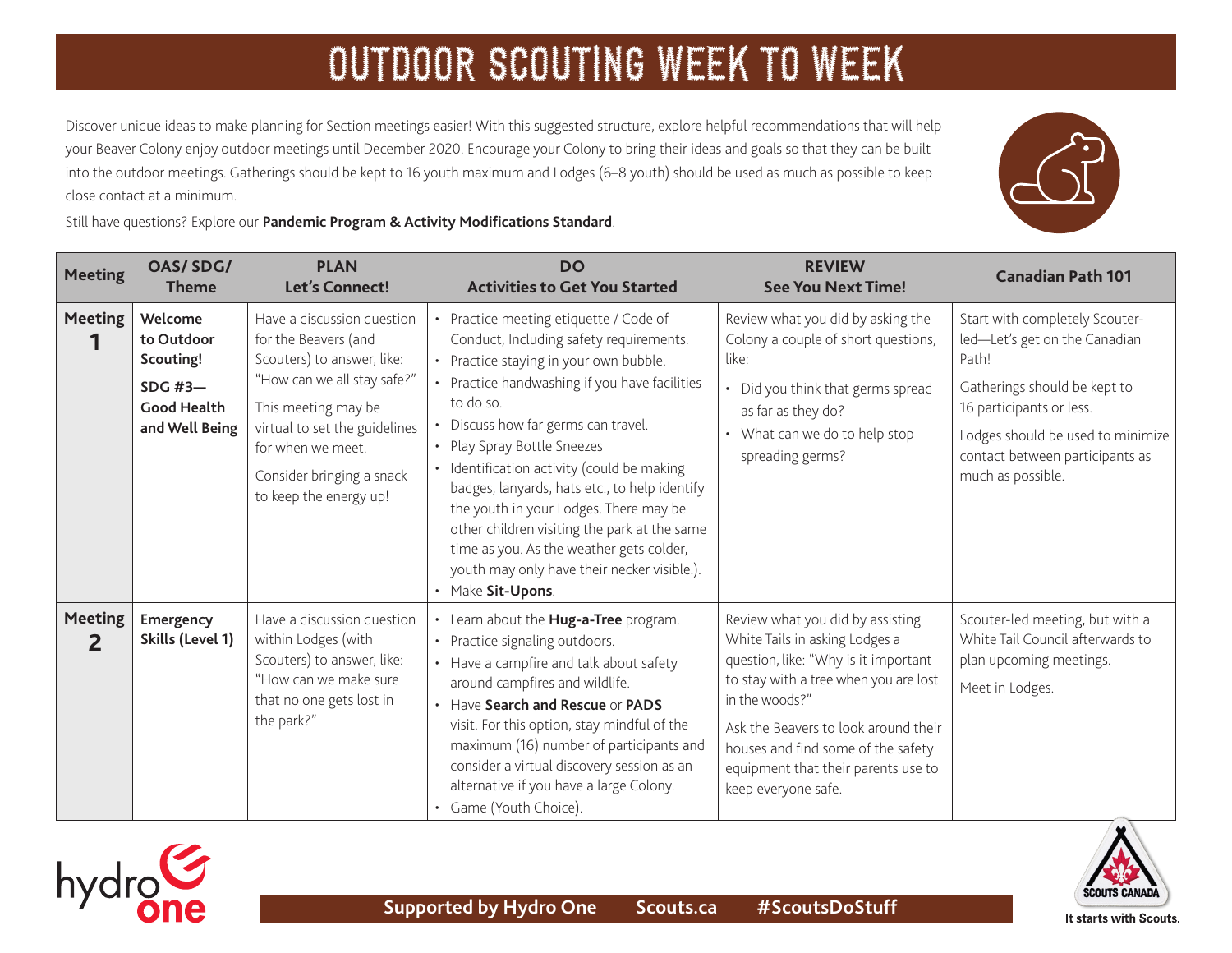| <b>Meeting</b>      | <b>OAS/SDG/</b><br><b>Theme</b>         | <b>PLAN</b><br><b>Let's Connect!</b>                                                                                                                      | <b>DO</b><br><b>Activities to Get You Started</b>                                                                                                                                                                                                                                                                                           | <b>REVIEW</b><br><b>See You Next Time!</b>                                                                                                                                                 | <b>Canadian Path 101</b>                                                                                                                                                                                                                                                 |
|---------------------|-----------------------------------------|-----------------------------------------------------------------------------------------------------------------------------------------------------------|---------------------------------------------------------------------------------------------------------------------------------------------------------------------------------------------------------------------------------------------------------------------------------------------------------------------------------------------|--------------------------------------------------------------------------------------------------------------------------------------------------------------------------------------------|--------------------------------------------------------------------------------------------------------------------------------------------------------------------------------------------------------------------------------------------------------------------------|
| <b>Meeting</b><br>3 | Emergency<br><b>Skills</b><br>(Level 1) | Have White Tails lead a<br>discussion (with Scouter<br>Support), like: "Who are<br>our emergency workers?"                                                | • Talk about the buddy system and the safety<br>requirements when we are outside (e.g., tell<br>an adult where you are going).<br>• Learn about first aid and treat some minor<br>injuries on a stuffy friend.<br>· Build your own first aid kit.<br>• Learn about Emergency Services.<br>• Practice calling 911.<br>• Game (Youth Choice). | Review what you did by assisting<br>White Tails in asking Lodges a<br>question, like: "What do you think<br>is the most important thing to<br>remember when you are outside?"              | Have each Lodge plan an activity<br>for the whole Colony. You can pick<br>one of the upcoming themes and<br>plan a full meeting based on that!<br>Meet in Lodges.                                                                                                        |
| <b>Meeting</b><br>4 | SDG #15-Life<br>on Land                 | Have White Tails lead a<br>discussion with a question<br>for their Lodges, like: "Why<br>is it important to know<br>our address and telephone<br>number?" | $\cdot$ Be Bird Safe<br>• Bird of a Feather<br><b>Helping Habitats</b><br>• Build bird boxes or <b>bat</b><br>boxes.<br>• Game (Youth Choice).                                                                                                                                                                                              | Review what you did by asking the<br>Beavers a couple of short questions,<br>like: "What do birds do to help<br>themselves stay warm?"<br>Send the Beavers home to learn<br>their address. | Have the Lodge plan an activity for<br>the whole Colony. You can pick one<br>of the upcoming themes and plan<br>a whole meeting based on that!<br>Meet in Lodges.                                                                                                        |
| <b>Meeting</b><br>5 | <b>Vertical Skills</b><br>(Level 2)     | Have a discussion question<br>for the Beavers (and<br>Scouters) to answer, like:<br>"What is your favourite<br>activity to do when at the<br>park?"       | Have a safety moment about different<br>climbing terrains.<br><b>Playground Workout</b><br>• Visit a playground, making sure to disinfect<br>surfaces before using them.<br>Remember to bring flashlights or head lamps.                                                                                                                    | Review what you did by having<br>White Tails ask the Colony a<br>question, like: "What is something<br>new that you learned today?"                                                        | <b>Plan-Do-Review</b><br>Plan: "How are you going to make<br>sure that you can safely use the<br>climbing structure?"<br>Do your adventure and then<br>Review what you have done. How<br>can you apply this concept to the<br>meetings that your Lodges are<br>planning? |



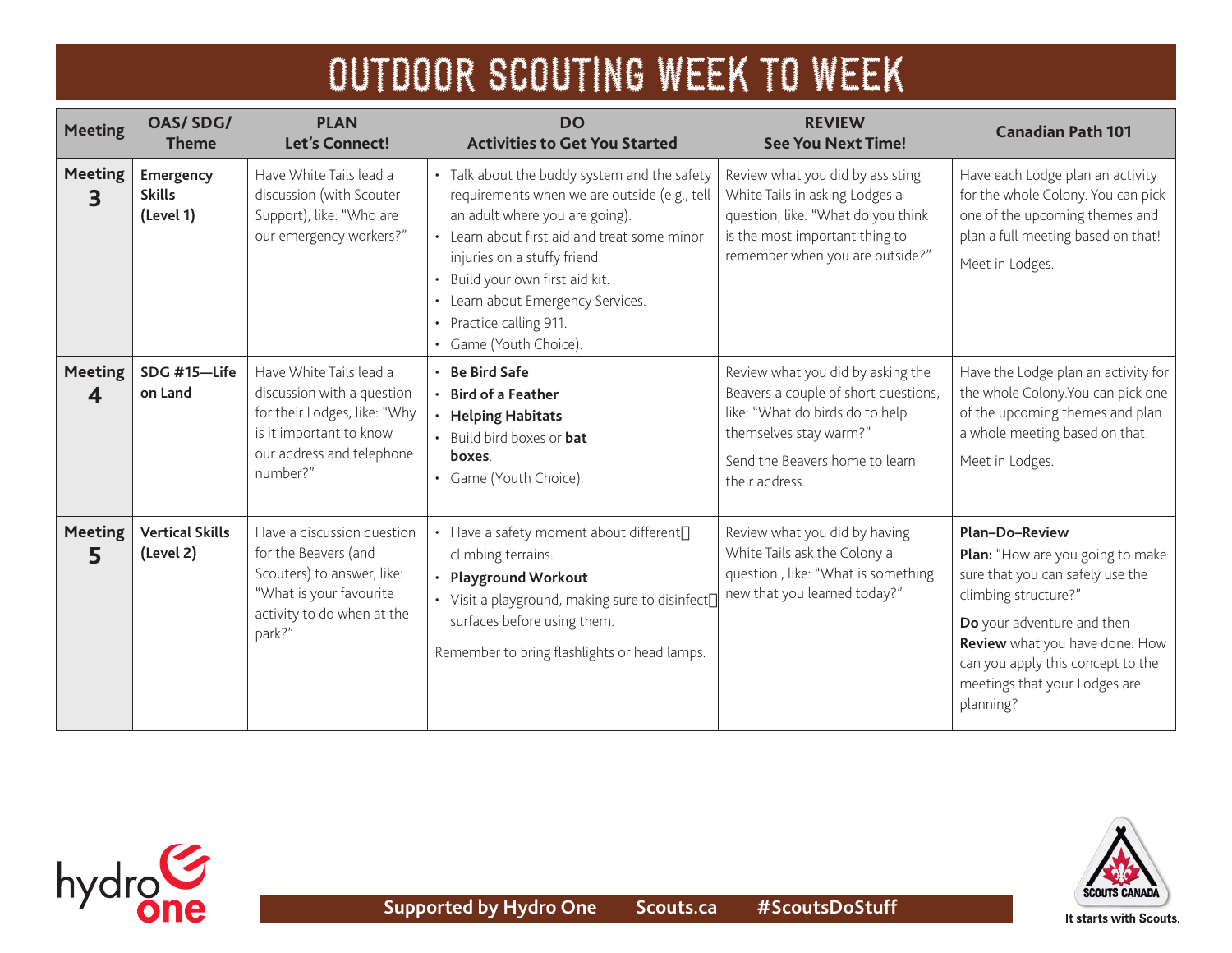| OUTDOOR SCOUTING WEEK TO WEEK |  |  |  |
|-------------------------------|--|--|--|
|-------------------------------|--|--|--|

| <b>Meeting</b>      | <b>OAS/SDG/</b><br><b>Theme</b>    | <b>PLAN</b><br><b>Let's Connect!</b>                                                                                                                                  | <b>DO</b><br><b>Activities to Get You Started</b>                                                                                                                                                                                        | <b>REVIEW</b><br><b>See You Next Time!</b>                                                                                                                                | <b>Canadian Path 101</b>                                                                                                                                                                                                       |
|---------------------|------------------------------------|-----------------------------------------------------------------------------------------------------------------------------------------------------------------------|------------------------------------------------------------------------------------------------------------------------------------------------------------------------------------------------------------------------------------------|---------------------------------------------------------------------------------------------------------------------------------------------------------------------------|--------------------------------------------------------------------------------------------------------------------------------------------------------------------------------------------------------------------------------|
| <b>Meeting</b><br>6 | SDG #14-Life<br><b>Below Water</b> | Have a discussion question<br>for the Beavers (and<br>Scouters) to answer, like:<br>"What do you think it<br>would be like living under<br>water?"                    | <b>Water Filter</b><br>$\bullet$<br>Oil Spill Experiment<br>Game (Youth Choice)                                                                                                                                                          | Review what you did by asking the<br>Colony a couple of short questions,<br>like: "How can we make sure that<br>our water is clean for every creature<br>on our planet?"  | Facilitated Programming-let's get<br>on the Canadian Path!                                                                                                                                                                     |
| <b>Meeting</b><br>7 | Scoutcraft                         | Have a discussion question<br>for the Beavers (and<br>Scouters) to answer, like:<br>"What cool things have you<br>done at camp?"                                      | Safety around camp (discuss the buddy<br>system, the importance of telling a Scouter<br>where you are going, etc.).<br>How do you know that water is safe to<br>drink?<br>Learn basic knot tying.<br>$\bullet$<br>• Game (Youth Choice). | Review what you did by asking the<br>Colony a couple of short questions,<br>like: "How can we make sure that<br>our water is clean for every creature<br>on our planet?"  | Facilitated Programming-let's get<br>on the Canadian Path!                                                                                                                                                                     |
| <b>Meeting</b><br>8 | Scoutcraft                         | Have White Tails lead a<br>discussion (with Scouter<br>Support), like: "What new<br>knot have you learned for<br>this week?"                                          | Practice building shelters.<br>• Hang a drying line.<br>Hang mess kits.<br>Build a campfire (collect wood).<br>Discuss the Leave-no-Trace principles.<br>• Game (Youth Choice).                                                          | Review what you did by assisting<br>White Tails in asking Lodges a<br>question, like: "What can we do to<br>make sure that we leave no trace?"                            | Have the Lodge plan an activity for<br>the whole Colony. You can pick one<br>of the upcoming themes and plan<br>a full meeting based on that!                                                                                  |
| <b>Meeting</b><br>9 | <b>Winter Skills</b>               | Have a discussion question<br>for the Beavers (and<br>Scouters) to answer, like:<br>"What other shelters can<br>we build at home?"<br>Check out IKEA's fort<br>plans. | Follow-the-leader game (to teach the<br>importance of staying on the trail). Use<br>glow sticks to help the youth find the<br>leader.<br>Night T-Rex games                                                                               | Review what you did by having<br>White Tails ask Lodges a question,<br>like: "Does anyone know why pirates<br>have a patch on their eye?"-so they<br>can see in the dark. | Use Plan, Do, and Review<br>Plan what materials are needed<br>for your adventure. Do your<br>adventure and then Review what<br>you have done. How can you apply<br>this concept to the meeting that<br>your Lodge is planning? |



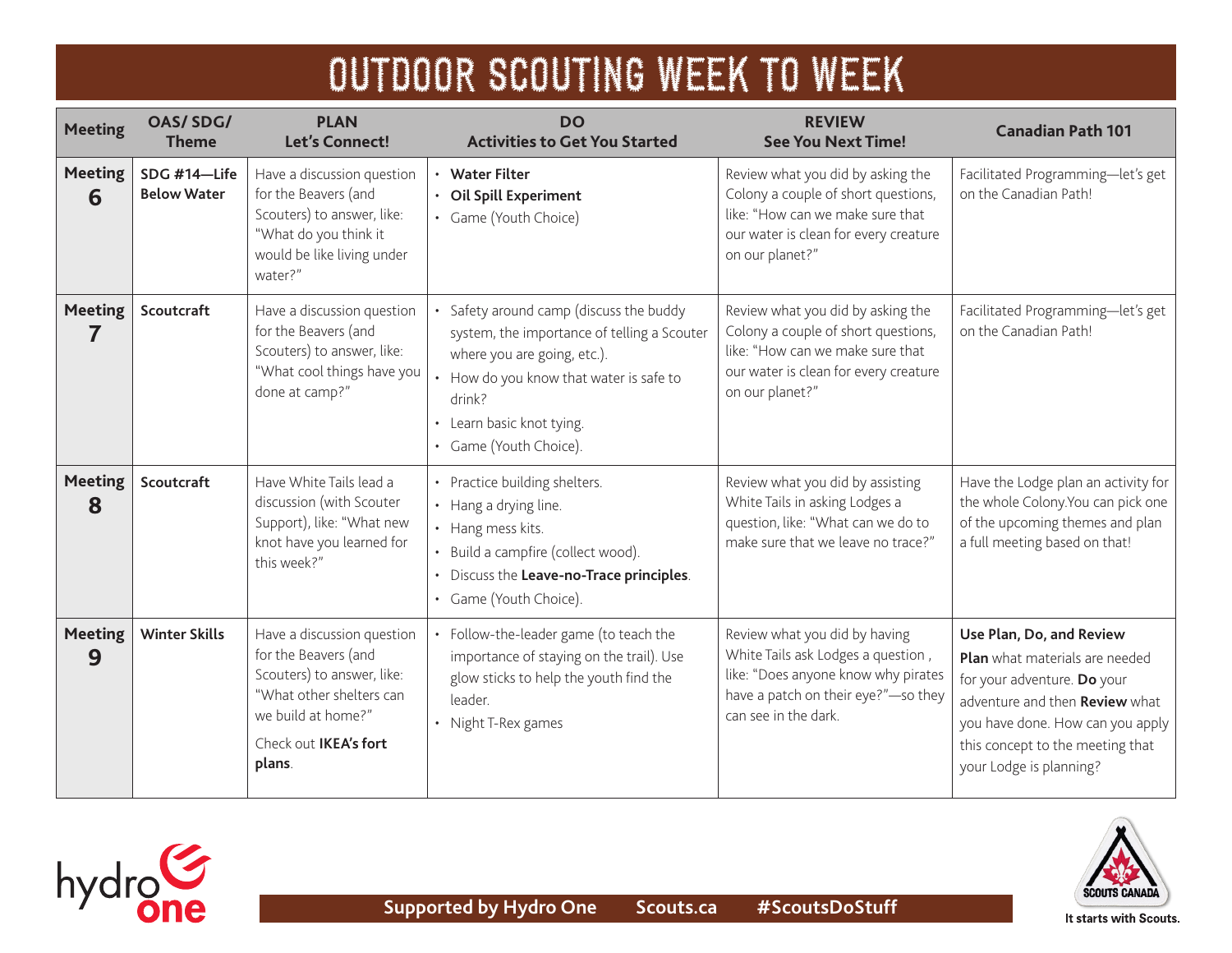| <b>Meeting</b>       | <b>OAS/SDG/</b><br>Theme | <b>PLAN</b><br><b>Let's Connect!</b>                                                                                                                                 | <b>DO</b><br><b>Activities to Get You Started</b>                                                                                                                                                                                                                                                                                                                            | <b>REVIEW</b><br><b>See You Next Time!</b>                                                                                                        | <b>Canadian Path 101</b>                                                                                                                                                                                                                                 |
|----------------------|--------------------------|----------------------------------------------------------------------------------------------------------------------------------------------------------------------|------------------------------------------------------------------------------------------------------------------------------------------------------------------------------------------------------------------------------------------------------------------------------------------------------------------------------------------------------------------------------|---------------------------------------------------------------------------------------------------------------------------------------------------|----------------------------------------------------------------------------------------------------------------------------------------------------------------------------------------------------------------------------------------------------------|
| <b>Meeting</b><br>10 | <b>Winter Skills</b>     | Have White Tails lead a<br>discussion with a question<br>for their Lodges, like:<br>"What is one thing that<br>you brought that helps you<br>keep warm?"             | • What should I wear when I'm outside in the<br>cold?<br>• What sort of food should you eat when out<br>in the cold?<br>• How do I stop my water bottle from<br>freezing when it is cold?<br>• Game (Youth Choice).                                                                                                                                                          | Review what you did by having<br>White Tails ask Lodges a question,<br>like: "What was something you<br>learned that you didn't already<br>know?" | Facilitate programming with your<br>White Tail Council afterwards to<br>plan upcoming meetings and break<br>into Lodges so that youth can<br>share their input on the program<br>going forward.                                                          |
| <b>Meeting</b><br>11 | <b>Winter Skills</b>     | Have White Tails lead a<br>discussion (with Scouter<br>Support), like: "What snack<br>have you brought to help<br>you have lots of energy for<br>your hike?"         | • Go for a hike (1 km) around your local park<br>or meeting place.<br>• Try some Sky Gazing                                                                                                                                                                                                                                                                                  | Review what you did by assisting<br>White Tails in asking their Lodges a<br>question, like: "Did the cold make it<br>harder or easier to hike?"   | Have the Lodges plan an activity<br>for the whole Colony. You can pick<br>one of the upcoming themes and<br>plan a full meeting based on that!                                                                                                           |
| <b>Meeting</b><br>12 | <b>Winter Skills</b>     | Have White Tails lead a<br>discussion with a question<br>for their Lodges, like:<br>"What outdoor activities<br>have you done with your<br>family in the last week?" | • Build something out of snow (snowman,<br>fort, etc.).<br>• Paper Snowball Fight-this can be a fun<br>alternative if there is no snow on the<br>ground. Be sure to leave no trace and<br>recycle responsibly!<br>• Have a food drive for a local food bank or<br>fundraiser for an animal shelter.<br>• Try an outdoor game from another country.<br>• Game (Youth Choice). | Review what you did by having<br>White Tails ask a question to their<br>Lodges, like: "What did you enjoy<br>about tonight?"                      | <b>Plan-Do-Review</b><br>Use Plan, Do, and Review to plan<br>what you are going to build as a<br>Colony.<br>Do your adventure and then<br>Review what you have done.<br>How can you apply this concept<br>to the meeting that your Lodge is<br>planning? |



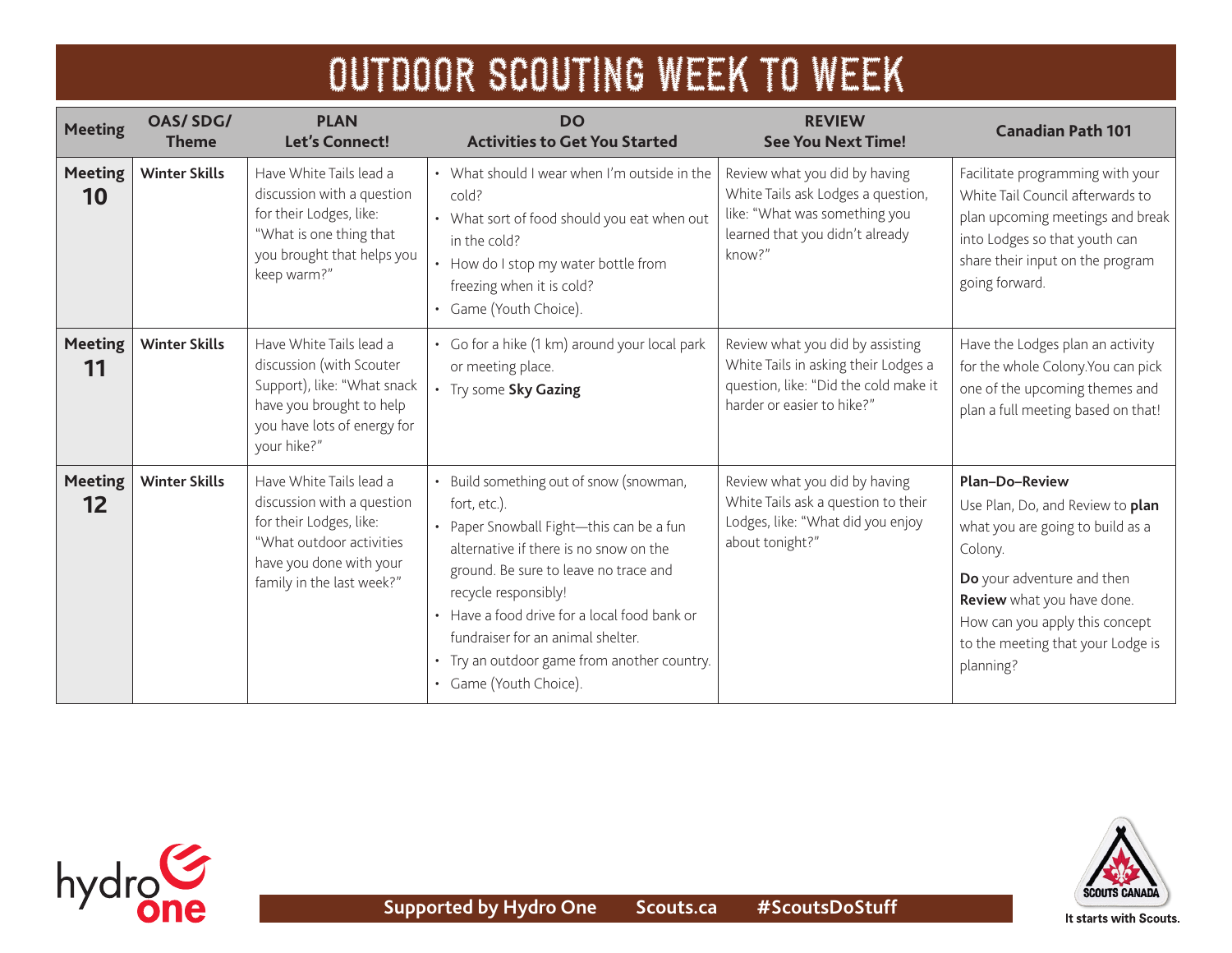| <b>Meeting</b>       | OAS/SDG/<br><b>Theme</b> | <b>PLAN</b><br>Let's Connect!                                                                                                                                           | <b>DO</b><br><b>Activities to Get You Started</b>                                                                                           | <b>REVIEW</b><br><b>See You Next Time!</b>                                                                                                        | <b>Canadian Path 101</b>                                                                                                                                                                                |
|----------------------|--------------------------|-------------------------------------------------------------------------------------------------------------------------------------------------------------------------|---------------------------------------------------------------------------------------------------------------------------------------------|---------------------------------------------------------------------------------------------------------------------------------------------------|---------------------------------------------------------------------------------------------------------------------------------------------------------------------------------------------------------|
| <b>Meeting</b><br>13 | <b>Winter Skills</b>     | Have White Tails lead a<br>discussion with a question<br>for their Lodges, like:<br>"What are the different<br>types of helmets that you<br>use when doing activities?" | • Go sledding or tobogganing (remember to<br>keep head safety in mind).<br>• Do a random act of kindness or a 'good<br>turn'.               | Review what you did by having<br>White Tails ask their Lodges a<br>question, like: "What was your<br>favourite part about tonight's<br>activity?" | Facilitate programming with<br>your Colony's White Tail Council<br>afterwards to plan upcoming<br>meetings, and break into Lodges<br>where youth can share their input<br>on the program going forward. |
| <b>Meeting</b><br>14 | <b>Winter Skills</b>     | Have a discussion question<br>for the Beavers (and<br>Scouters) to answer, like:<br>"How have you helped your<br>family this week?"                                     | Go skating (Remember to be head safe).<br>• Play some old-fashioned games.<br>• Make up your own game and teach it to<br>the other Beavers. | Review what you did by asking the<br>Colony a couple of short questions,<br>like: "What did you enjoy doing this<br>week?"                        | Facilitated Programming-let's get<br>on the Canadian Path!                                                                                                                                              |
| <b>Meeting</b><br>15 | <b>Party Games</b>       | Have a discussion question<br>within Lodges (and<br>Scouters) to answer, like:<br>"What cool things have you<br>done this week?"                                        | Have a party night (incorporate the youth's<br>favourite games and activities).                                                             | Review what you did by asking the<br>Lodges a short question, like: "What<br>was something you learned that you<br>didn't already know?"          | Facilitate programming with<br>your Colony's White Tail Council<br>afterwards to plan upcoming<br>meetings, and break into Lodges<br>where youth can share their input<br>on the program going forward. |

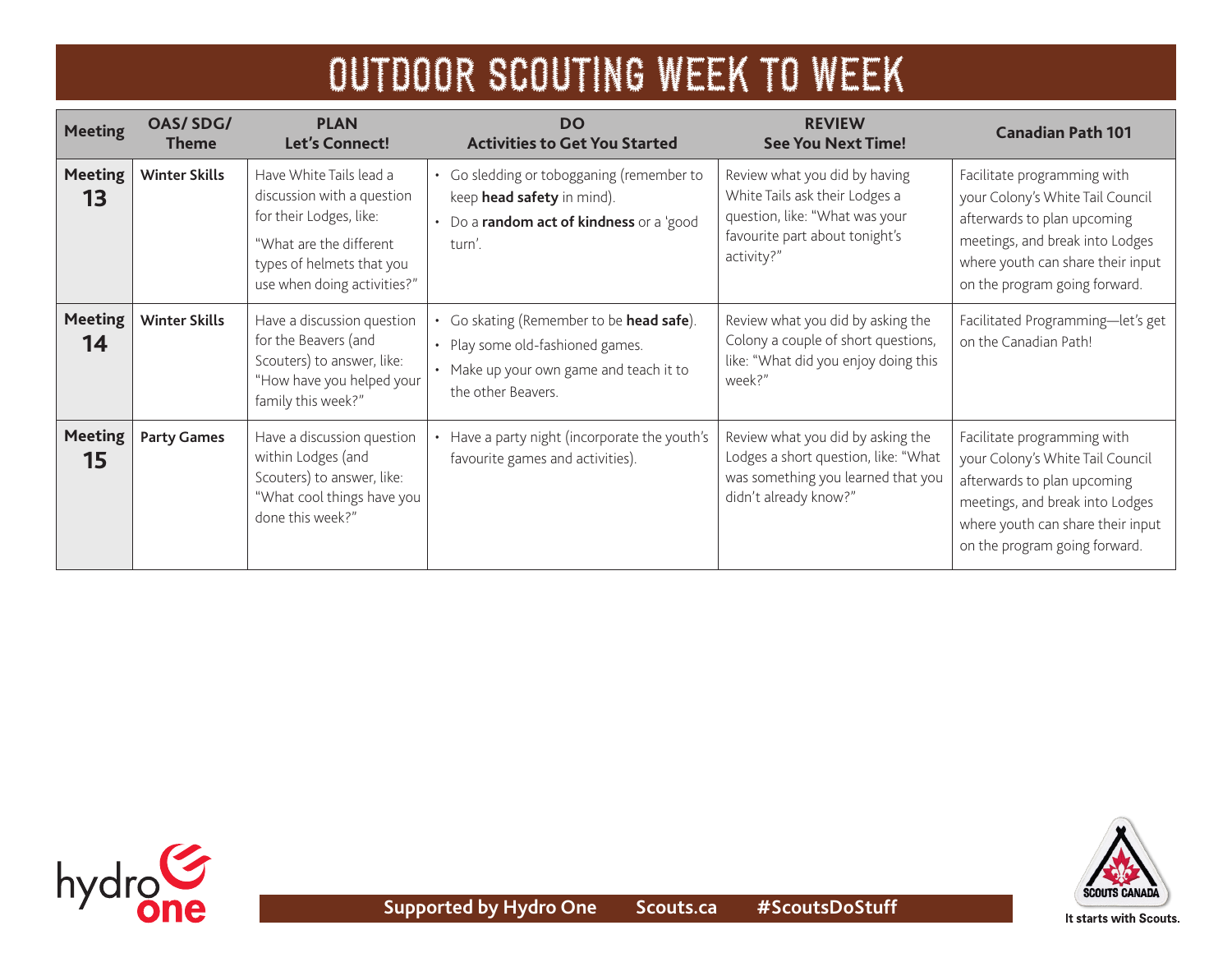All Sections should meet either outdoor or virtually. Currently, indoor meetings are not part of **Scouts Canada's [Pandemic Program](https://www.scouts.ca/resources/bpp/policies/pandemic-program-modification-standards.html)  [& Activity Modifications](https://www.scouts.ca/resources/bpp/policies/pandemic-program-modification-standards.html)  [Standard](https://www.scouts.ca/resources/bpp/policies/pandemic-program-modification-standards.html).** 



Everyone should bring a snack; you will expend more energy keeping warm as the weather cools. For safety, remember to not share food.

hydro

### THINGS TO CONSIDER WHILE DOING OUTDOOR MEETINGS



Flashlight/glow stick should be used for evening activities.

 $\begin{matrix} \Box \end{matrix}$ 



Monitor the temperature and change to virtual or daytime weekend meetings if temperatures become too cold.



Youth will not be able to stay at the meetings if they are sick or are not dressed for the weather (be aware that lowincome families may not have everything their child needs).



Make sure all youth have been to the bathroom before coming to the meeting. Toilet facilities may not be available and Scouters cannot take children to the bathroom.

This prescriptive at the beginning but moves to youth-led as you go. Use youth input as much as possible.



If it is impossible to do the meeting outdoors, take the meeting online. Many of the activities listed can be done both outdoors and virtually. Youth can participate with their own family, such as a Colony sleepover from home, Scouters can check in virtually at certain points throughout the early evening to help facilitate activities for youth and/or families.

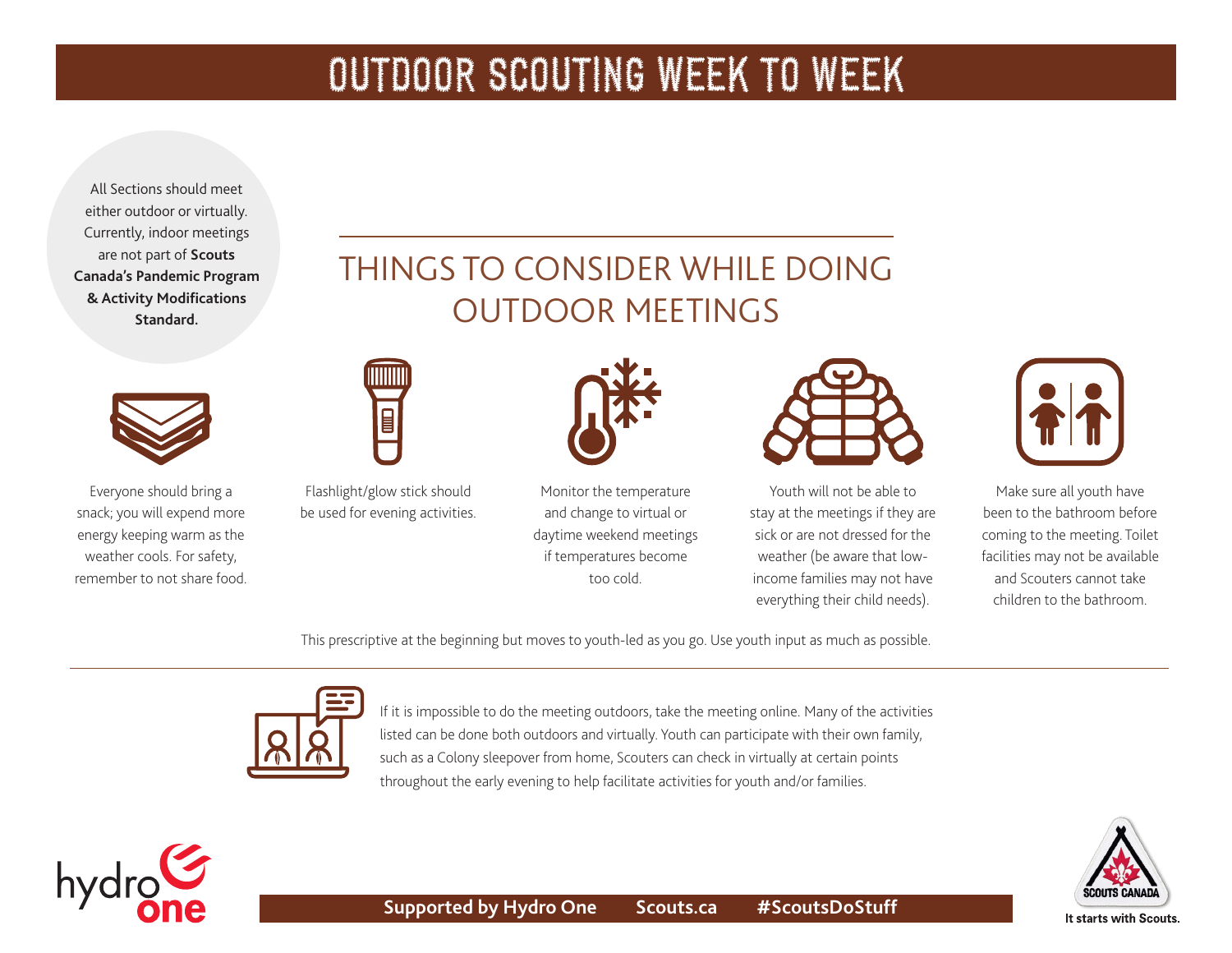#### **Meeting with White Tail Council**

After your regular meeting, you should consider running a short meeting with your White Tail Council. Your White Tails are your 7-year-old (grade 2) Beavers. If you only have one or two White Tails, you could consider inviting a couple of responsible Blue Tails to the meeting.

During the meeting, you can discuss forming Lodges if your Colony does not already have them, or how they can be used during Outdoor meetings if your Colony already uses the Lodge system.

- Lodges are small teams of six to eight Beavers of mixed ages and experience levels. Each Lodge should have one or two White Tails who will act as leaders for the Lodge.
- Lodges are a great way to have smaller meetings or adventures, and to allow all Beavers to take a turn speaking and taking a leading role during adventures.

This meeting is also a good time to talk to the White Tails about upcoming meetings—what activities would they like to do? How would they like the meetings to run (in Lodges, as a Colony, etc.)?

Have the White Tails plan some discussion questions for next week's meeting. If possible, meet in Lodges the following week and have the White Tails take a leading role in running discussions and activities. Plan for the following week by having the White Tails help select a skill to teach or learn at the next meeting. Each Lodge can learn its own skill, or everyone can learn the same skill. Work with the White Tails to brainstorm a list of supplies each person will need so that you can ask the Beavers (and parents) to gather the supplies ahead of your next meeting.

#### **Using Lodges**

Lodges are a great way to get the Beavers engaged in programming. Some Beavers may not be comfortable sharing their voice in a larger group but may be more comfortable sharing in a smaller group, like a Lodge.

Lodges allow for different voices to be heard, and for more Beavers to take on leadership roles. Lodges encourage sharing and teamwork and are a key part of Section programming.

Even if you meet as a Colony, meeting in Lodges at the beginning of a Colony meeting (this is easier during inperson meetings), is a great way to start the night. Beavers can use their Lodges to take attendance, gather dues, and get ready for that week's meeting. During Outdoor Scouting, they can be a great way to break into smaller groups for activities, as well as to gather feedback.

#### **Plan, Do, Review**

Plan, Do, Review is a fundamental part of the Canadian Path. It helps to ensure that youth are getting the most out of every adventure. Having youth be part of the planning process for adventures helps them to engage with the adventure and helps to ensure that the adventure is something that they are passionate and excited about. Reviewing after adventures helps to keep youth engaged with their adventure and helps to direct future adventures.

Plan, Do, Review doesn't have to be a long or boring process. Getting youth engaged by asking questions is an easy way to start the process—what would they like to do? What supplies will they need? Reviewing can also be

a fun game, whether you throw a ball with questions on it, ask youth to draw out their answers, or have youth act out their favourite and least favourite parts of an adventure.

As part of your Outdoor meetings, you have already been doing elements of Plan, Do, Review, but giving them names (e.g., "It's time to make our plan for tonight—what will we be doing?" "Let's review tonight's meeting.") helps to reinforce the different steps and helps youth to be conscious about each stage.

#### **SAGA Adventures**

Saga Adventures build on a theme from one week to the next, building skills as the youth go.

For example:

#### **Pirates**

Treasure map reading  $\rightarrow$  scavenger treasure hunt  $\rightarrow$  knot tying  $\rightarrow$  a scout craft flagpole  $\rightarrow$  build your own pirate ship  $\rightarrow$  race your pirate ship

#### **Ancient Times**

Making your toga  $\rightarrow$  knot tying  $\rightarrow$  lashing skills  $\rightarrow$  build a chariot  $\rightarrow$  chariot racing

You can also use this for lots of different themes. Your only limit is your imagination!

Look at those big adventures and work backwards to ensure that the youth builds the skills needed to accomplish the adventure at the end.



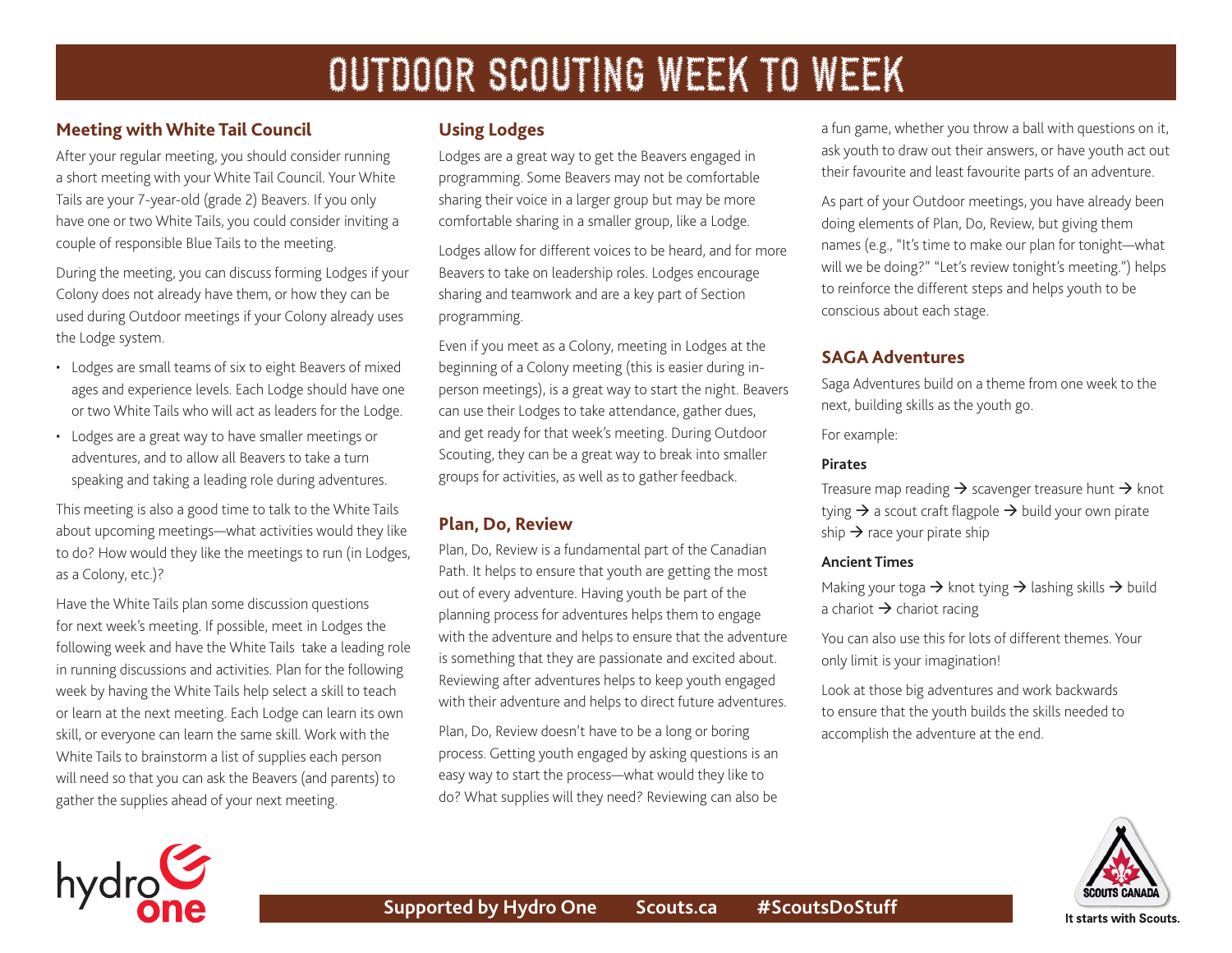### SOME SUGGESTED ACTIVITIES YOU MAY WANT TO DO

#### **Some suggested OAS/SDG/Themes you may want to use**

- SDG #3-Good Health Halloween and Well Being • Christmas Party
- SDG #15-Life on Land Thanksgiving
- $\cdot$  SDG #14-I ife Below **Water**
- Emergency Skills OAS
- Vertical Skills OAS
- Scout Craft OAS

#### **Some Suggested Gathering Games**

- **[Beaver Sam](http://greatcampgames.ca/wall-to-wall-games/beaver-sam/)**
- **[Extreme Four](http://greatcampgames.ca/wall-to-wall-games/extreme-4-corners/) [Corners](http://greatcampgames.ca/wall-to-wall-games/extreme-4-corners/)**
- **[Compass](http://greatcampgames.ca/wall-to-wall-games/compass/)**
- **[Red Light, Green](http://greatcampgames.ca/active-games/red-light-green-light/)  [Light](http://greatcampgames.ca/active-games/red-light-green-light/)**
- **[Scream-thon](http://greatcampgames.ca/active-games/scream-thon/)**
- **[Circle Pass](http://greatcampgames.ca/active-games/circle-pass/)**
- **[Graveyard](http://greatcampgames.ca/active-games/graveyard/)**
- - **[Animal Kingdom](https://www.asphaltgreen.org/blog/rep-game-of-the-month-animal-kingdom)**
	-
	- What's the Time, Mr. Wolf?
	- Freeze Dance
- **Some Suggested Active Games** • **[Body, Eyes, Mouth](http://greatcampgames.ca/active-games/body-eyes-mouth/)** • **[Giant Board Game](http://greatcampgames.ca/special-games/giant-board-game/)**
- **[Ducks and Cows](http://greatcampgames.ca/silly-games/ducks-cows/)**
- **[Ghosts](http://greatcampgames.ca/silly-games/ghosts/)**
- **[Copycat](http://greatcampgames.ca/silly-games/copy-cat/)**
- **[Mission Impossible](http://greatcampgames.ca/special-games/mission-impossible/)**
- **[Paper Plane Contest](http://greatcampgames.ca/craft-games/paper-airplane-contest/) [Game Explorers](https://asphaltgreen.org/blog/rep-game-explorers/)**
- **[Giant Hopscotch](http://greatcampgames.ca/craft-games/giant-hopscotch/)**

### **Some Suggested Quiet Games**

- **[Owl Club](http://greatcampgames.ca/tricky-games/owl-club/)**
- **[Two Truths and a Lie](http://greatcampgames.ca/circle-games/two-truths-lie/)**
- **[Sausage](http://greatcampgames.ca/silly-games/sausage/)**
- **[Pterodactyl](http://greatcampgames.ca/silly-games/pterodactyl/)**
- Wink Murder
- Wax Museum
- **[Alien, Tiger, Cow](https://asphaltgreen.org/blog/rep-game-alien-tiger-cow/)**
- Squirt
- **Some Suggested Questions to Ask for Discussion Time**
- How can we all stay safe?
- How can we make sure that no one gets lost in the park?
- Who are our Emergency Workers?
- Why is it important to know our address and telephone number?
- What is your favourite activity to do at the park?
- What do you think it would be like living under water?
- What cool things have you done at camp?
- What new knot have you learned this week?
- What other shelters can we build at home?
- What is one thing that you have brought that helps us keep warm?
- What snack did you bring to help you have lots of energy for your hike?
- What outdoor activities have you done with your family this week?
- What are different types of helmets you can use?
- How have you helped your family this week?
- What cool things have you done this week?





- **[Animal Relay](https://asphaltgreen.org/blog/rep-game-animal-relay/)** • **[Show Me Your Moves](https://asphaltgreen.org/blog/rep-game-show-me-your-moves)** • Scavenger Hunts
- 
- Foot Golf
	-

- **[Ducks in Pond](http://greatcampgames.ca/active-games/ducks-in-pond/)**
	-
	-
	- Simon Says
	-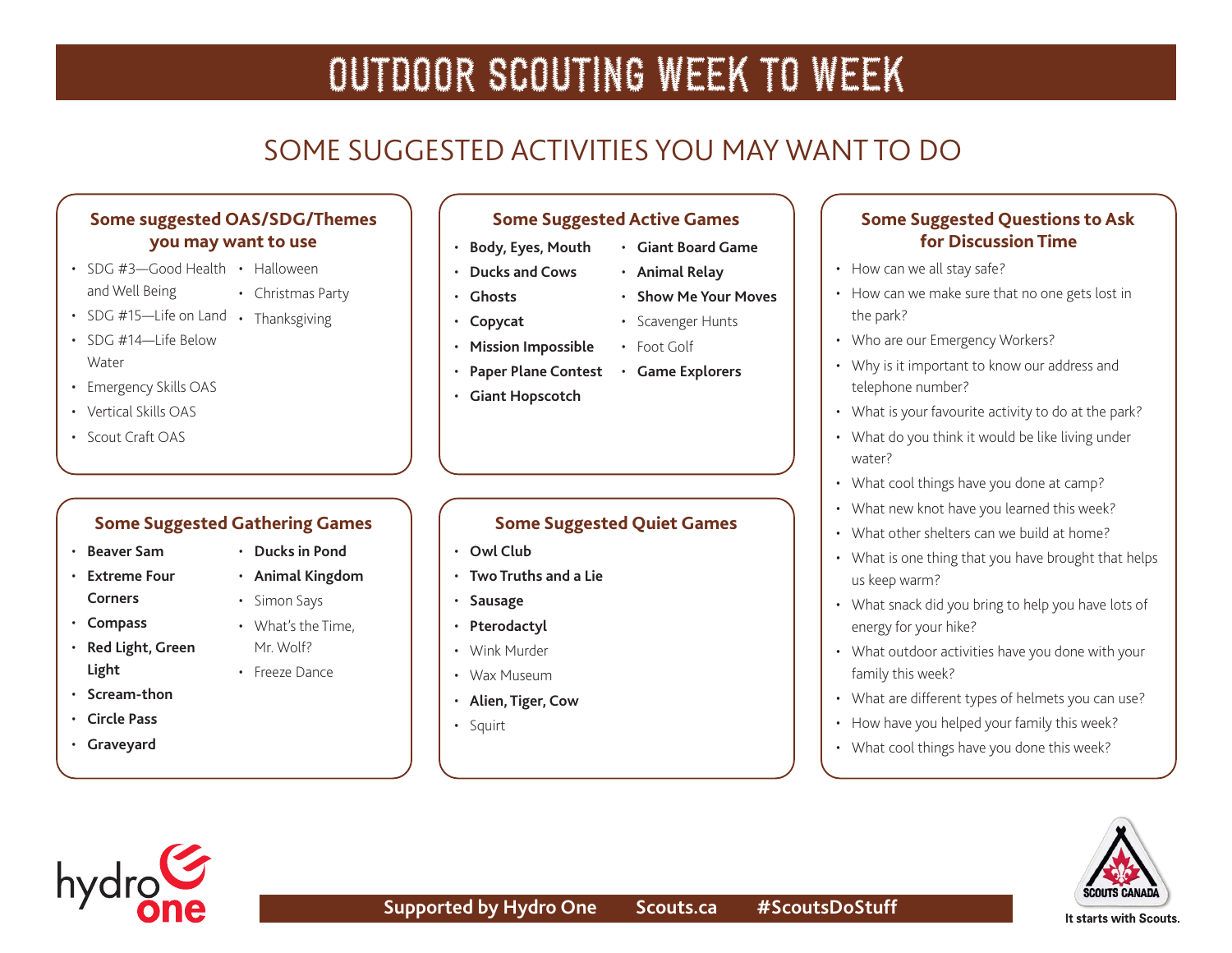

### SOME SUGGESTED ACTIVITIES YOU MAY WANT TO DO



#### **Outdoors and Virtual Activities**

#### **These activities may need some help from parents.**

- Design the Section Code of Conduct including social distancing rules.
- Practice staying in your bubble.
- Practice handwashing if you have facilities to do so.
- Spray bottle sneezes.
- Build bird/**[bat boxes.](https://scoutsca.s3.amazonaws.com/2020/08/tc-build-bat-boxes.pdf)**
- Talk about the buddy system and the safety requirements when we are outside (e.g., tell an adult where you are going).
- Learn about first aid and treat some minor injuries on a stuffy friend.
- Build your own first aid kit.
- Learn about the Emergency Services.
- Practice calling 911.
- Learn about the **[Hug-a-Tree](https://www.adventuresmart.ca/kids/)** program.
- Have a campfire and talk about safety around campfires and wildlife.
- Have Search and Rescue or PADS visit.
- Have a safety moment about different climbing terrains.
- **[Water Filter](https://www.scouts.ca/resources/activity-finder/activity-finder/water-filter.html)**
- **[Oil Spill Experiment](https://www.scouts.ca/resources/activity-finder/activity-finder/oil-spill-experiment.html)**
- Safety—around camp (buddy system, tell a Scouter where you are going etc.).
- How do you know that water is safe to drink?
- Learn some basic knot tying.
- Practice building shelters.
- Hang a drying line.
- Hang our mess kits.
- Build a campfire (collect wood).
- Learn about **[Leave No Trace](https://www.leavenotrace.ca/home)**.
- What should I wear if I'm outside when it's cold?
- What sort of food should you eat when out in the cold?
- How do I stop my water bottle freezing when it is cold?
- Have a party night.

• Visit the International Space Station.

- Super-hero night
- Tinfoil boats
- Marshmallow and toothpick towers

#### **Outdoor Activities**

- **[Germ Tag](https://www.scouts.ca/resources/activity-finder/activity-finder/germs.html)** (if you don't touch)
- Park/town/area clean-up
- **[Be Bird Safe](https://www.scouts.ca/resources/activity-finder/activity-finder/be-bird-safe.html)**
- **[Birds of a Feather](https://www.scouts.ca/resources/activity-finder/activity-finder/birds-of-a-feather.html)**
- **[Helping Habitats](https://www.scouts.ca/resources/activity-finder/activity-finder/helping-habitats.html)**
- Practice signaling outdoors.
- **[Playground Workout](https://www.scouts.ca/resources/activity-finder/activity-finder/the-playground-workout.html)**
- Visit a playground, making sure to disinfect first,
- Follow-the-leader game (to teach about staying on a trail). Use glow sticks to help the youth find the leader.
- Night T-Rex games
- Go for a hike (1 km) around your park or meeting place.
- Try some **[Sky Gazing](https://www.scouts.ca/resources/activity-finder/activity-finder/stargazing.html)**.
- Build something out of snow (e.g., a snowman, a fort etc.).
- Paper Snowball Fight
- Go sledding or tobogganing.
- Go skating.







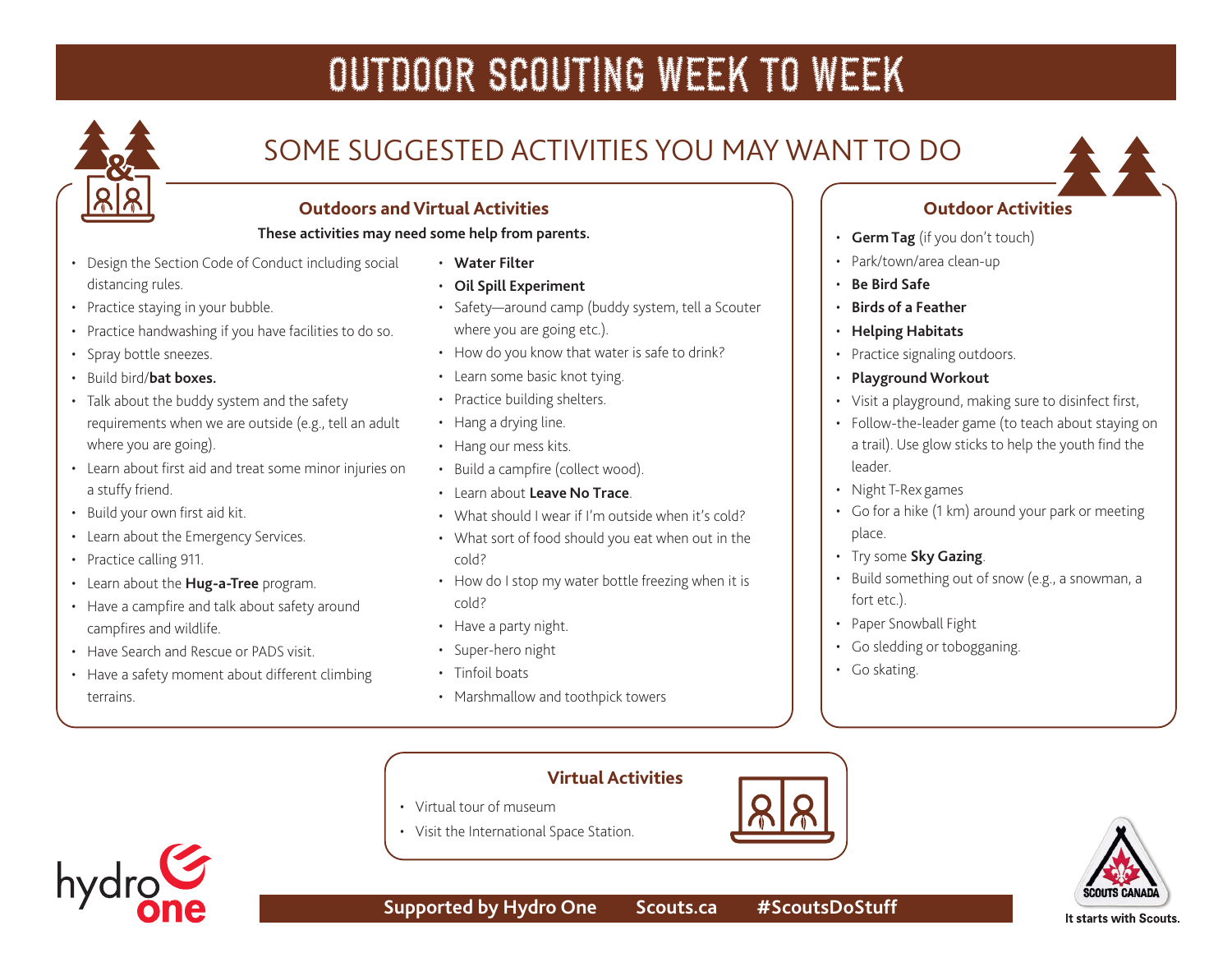#### **Some suggested questions to ask for review time**

- Do you think that germs spread as far as they do?
- What can we do to stop spreading germs?
- What do birds do to help themselves stay warm?
- What do you think is important to remember when being outside?
- Why is it important to stay with a tree when you are lost in the woods?
- Did you learn something new today?
- How can we make sure that our water is clean for every creature on our planet?
- What skills can you teach your parents?
- How can we make sure to leave no trace?
- Does anyone know why pirates wear a patch over one eye?
- What is something you learned that you didn't know already?
- Did the cold make it harder or easier to hike?
- What did you enjoy about tonight?
- What did you enjoy doing this week?

#### **Some other tips and hints**

- Try having a weekly challenge that can be done during the week and doesn't require any technology to do.
- Maybe have a Community Guest show up, e.g., a fireman, police officer, mayor, dentist, etc. Bring in subject matter experts to engage the youth.
- Get up and move. Have a dance party, go outside.
- Have a joke night.
- Do a craft together.
- Have an outdoor sleepover/campfire.
- Build your own story or song.
- Plant a garden.
- Bake some cookies.
- Build and race your Beaver buggies,
- Have a crazy hair day/wacky clothes day,
- If your Beavers aren't into singing, reading a picture book together can be a great closing activity.

#### **Related Resources**

- **[Online meeting safety tip](https://scoutsca.s3.amazonaws.com/2020/04/virtual-scouting-safety.pdf)**
- **[Guide to Personal Achievement Badges](https://scoutsca.s3.amazonaws.com/2019/02/bs-pab-guide.pdf)**
- **[Personal Achievement Badge template](https://scoutsca.s3.amazonaws.com/2019/02/bs-pab-template.pdf)**
- **[A Guide to PABs for Parents](https://scoutsca.s3.amazonaws.com/2019/02/guide-to-pab-for-parents.pdf)**
- **[Guide for badge mentors](https://scoutsca.s3.amazonaws.com/2019/01/st-pdr-guide-for-badge-mentors-pab.pdf)**
- **[How do I Support PABs?](https://scoutsca.s3.amazonaws.com/2019/01/st28-pdr-how-do-i-support-pa-badges.pdf)**
- **[Outdoor Adventure Skills](https://www.scouts.ca/programs/canadian-path/about/outdoor-adventure-skills.html)**
- **[Woggle resources](https://www.scouts.ca/news-and-events/newsletter-archives.html)**
- **[Scouting at Home resources](https://www.scouts.ca/programs/scouting-at-home/overview.html)**
- **[PAB Portal](https://www.scouts.ca/programs/canadian-path/personal-achievement-badges/overview.html)**



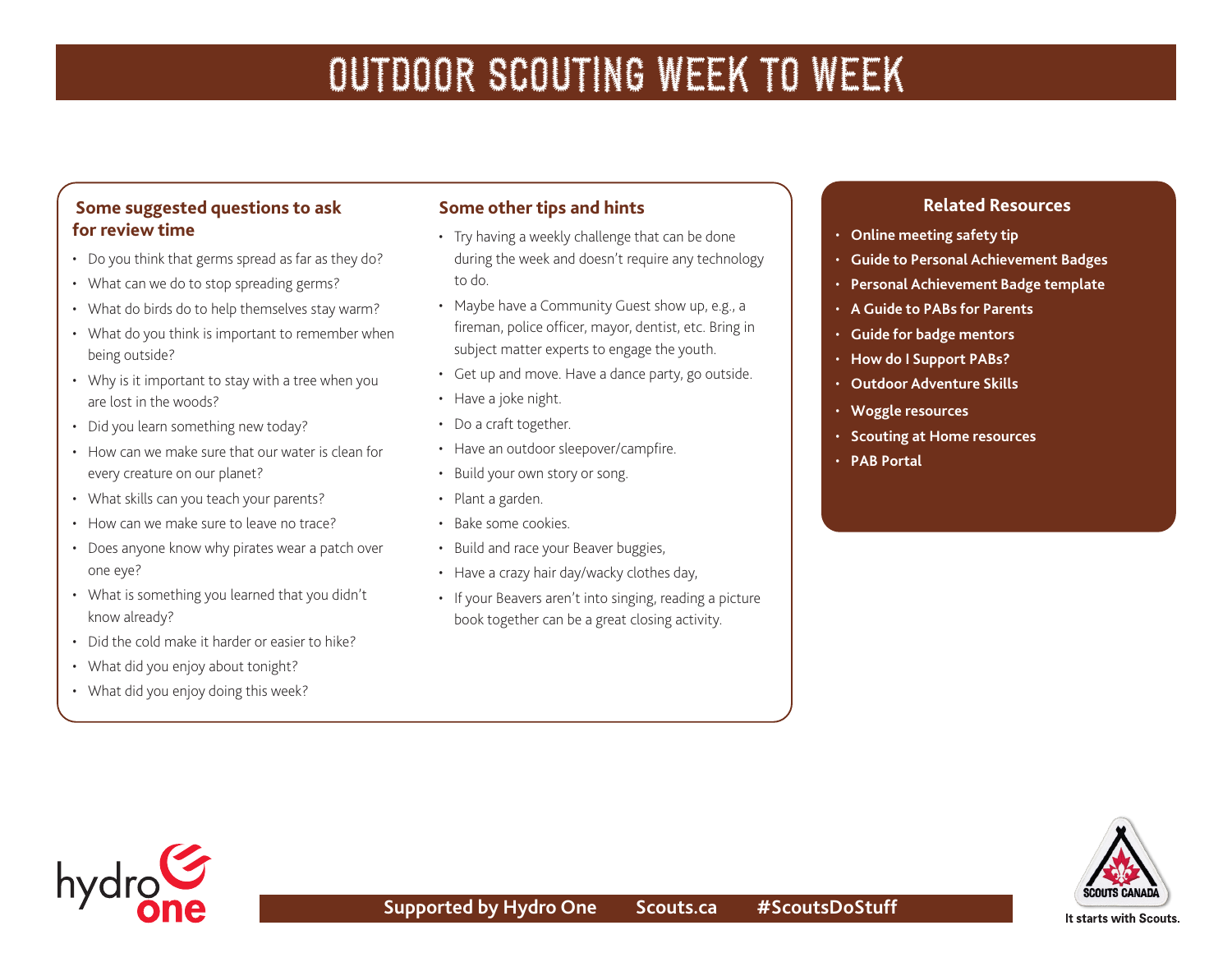#### **Staying in your own bubble**

This helps the Beavers imagine the space around them and how close they can come to others.

- Tell the Beavers to imagine that they are in a big plastic bubble (that reaches from the ground to right over their head.
- Examine the bubble (touch the bottom, touch the top, touch the sides, crouch down, stand tall. The sillier you make this the more fun.
- Try touching it with your nose, your hand, your foot, your bottom (let the youth pick what they want it to touch it with).
- Now try a running game, where they are not allowed to let their bubble touch anyone else. If they touch, they bounce off each other.
- Follow up: Make sure to talk about "staying in your bubble" to reinforce the concept.

#### **Spray Bottle Sneezes**

- Fill a spray bottle with water and different colours of food dye.
- On either snow or white paper, have the Beavers simulate sneezing, while spraying the bottle. You should be able to see the coloured water spray pattern on the paper.
- Talk about how far the coloured water went on the paper and connect that to how far our germs spread when we sneeze.
- Problem solve ways that we can stop our germs spreading so far.

#### **Night T-Rex Games**

- Set up stations around the park.
- Do some simple games that are tricky in the dark; e.g., putting on a hat and scarf using kitchen mitts, stringing Cheerios onto uncooked spaghetti, throwing rings over pylons, beanbag toss etc.
- The activities should be done without flashlights so that the youths' eyes get used to seeing in the dark. Flashlight can be used between stations.

#### **Paper Snowball Fight**

- Split youth into two teams.
- Make paper snowballs out of rolled-up sheets of paper.
- Draw a line in the dirt or snow, set up cans, etc., as targets.
- Each team must try to get hit as many targets as possible.
- The team with the most targets hit at the end wins.
- Remember to clean up all the paper.

#### **Scavenger Hunts**

- You can either create your own list or find a list online of different things for participants to find.
- Participants can gather items, or you can ask them to bring a device that they can use to take photos instead.
- Participants should be reminded to make sure that they are being careful not to get too close to anyone while they are searching!

#### **Simon Says**

Start by designating one person as "Simon". Have them stand at the front of the group with everyone else standing six feet apart, facing Simon.

- Simon begins the game by saying "Simon says…" and then stating an action (e.g., "jump up and down", "dance," "shake your head"). Everyone copies that action.
- Everyone should copy the action if Simon starts by saying "Simon says…" if they just state the action, anyone who copies it is out!
- Switch up who is Simon throughout the game.
- For younger youth, you can have them do something rather than go out, like do five jumping jacks, or yell out something that they would pack on a camping trip, then they can re-enter the game!

#### **Freeze Dance**

Everyone stands six feet apart.

- Have a Scouter play music through a speaker, so that everyone can hear it.
- Dance to the music—when the music stops, freeze in the position you are in.
- Anyone caught moving is out (or, must do something to re-enter the game, like yell out a food they would bring on a hike).